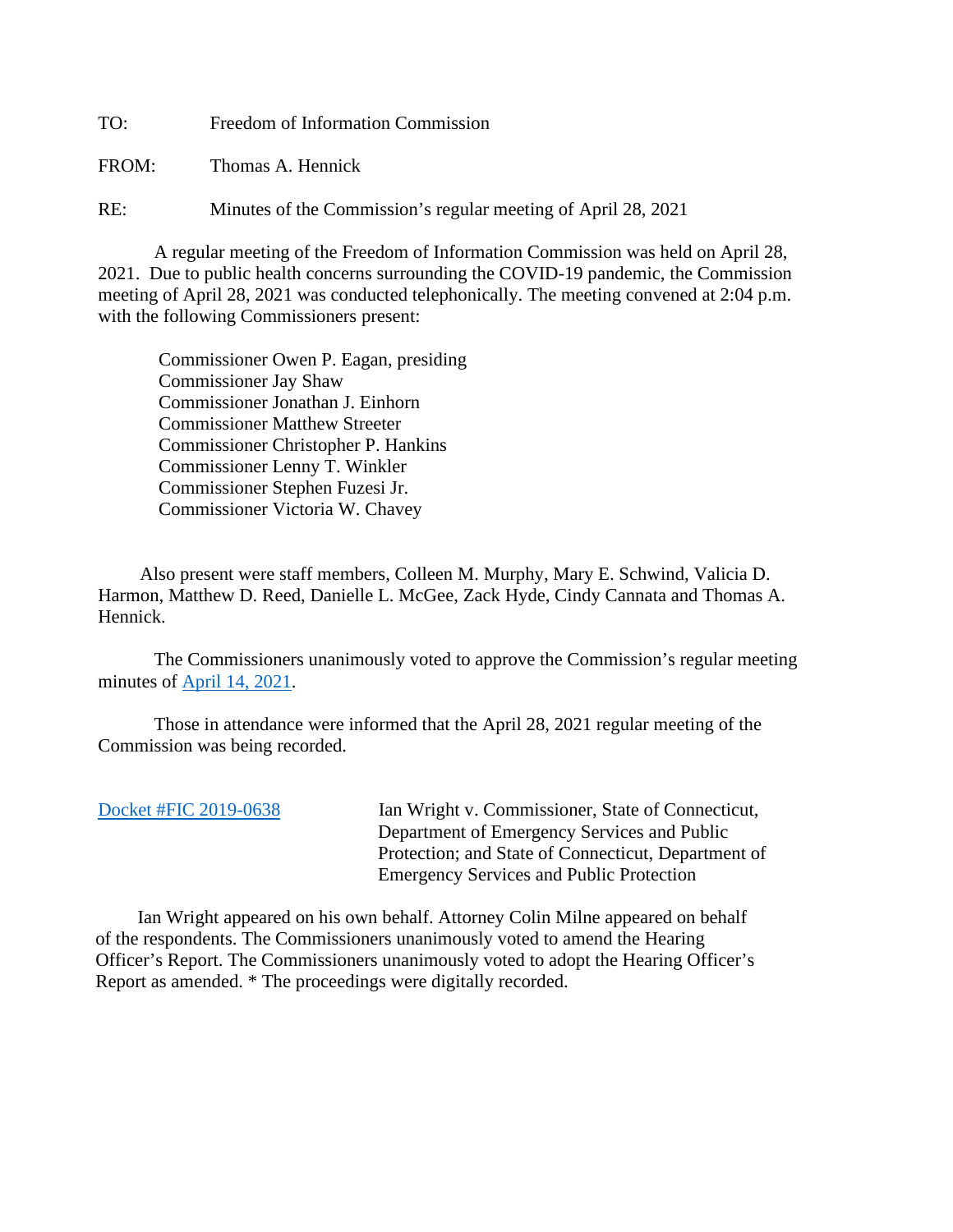Minutes, Regular Meeting, April 28, 2021 Page 2

| Docket #FIC 2020-0195 | GerJuan Tyus v. James Rovella, Commissioner, State of   |
|-----------------------|---------------------------------------------------------|
|                       | Connecticut, Department of Emergency Services and       |
|                       | Public Protection; and State of Connecticut, Department |
|                       | of Emergency Services and Public Protection             |

 The Commissioners unanimously voted to adopt the Hearing Officer's Report. The proceedings were digitally recorded.

| Docket #FIC 2019-0503 | Tom Arras v. First Selectman, Town of Woodbury;   |
|-----------------------|---------------------------------------------------|
|                       | Board of Selectmen, Town of Woodbury; and Town of |
|                       | Woodbury                                          |

 Tom Arras appeared on his own behalf. Attorney Thomas Kaelin appeared on behalf of the respondents. The Commissioners unanimously voted to remand the Hearing Officer's Report to staff for further review. The proceedings were recorded digitally.

Docket #FIC 2019-0710 David Collins and The New London Day v. Associate Attorney General, State of Connecticut, Office of the Attorney General; State of Connecticut, Office of the Attorney General; Auditor, State of Connecticut, Auditor of Public Accounts; and State of Connecticut, Auditor of Public Accounts

 David Collins appeared on behalf of the complainants. Assistant Attorney General Phillip Miller appeared on behalf of the respondents. The Commissioners voted, 6-2, against a motion to adopt the Hearing Officer's Report. Commissioners Einhorn and Streeter voted for approval. The Commissioners voted, 7-1, to remand the Hearing Officer's Report to the Hearing Officer for further action consistent with discussion held during the Commission meeting. Commissioner Streeter voted against remand. The proceedings were digitally recorded.

Attorney Matthew D. Reed reported on pending appeals.

 Colleen M. Murphy reported that Commission staff is continuing to refine its process for holding remote video hearings and that she was hopeful that in person hearings could resume by the end of the calendar year.

Colleen M. Murphy reported that the relocation of Commission offices remains on schedule for May 28, 2021. Executive Director Murphy reported that packing of Commission records had begun and that the new address for the Commission would be 165 Capitol Avenue #1100. She also reminded Commissioners that there would be no contested case hearings scheduled the last two weeks of May and that the Commission meeting scheduled for May 26 would be cancelled.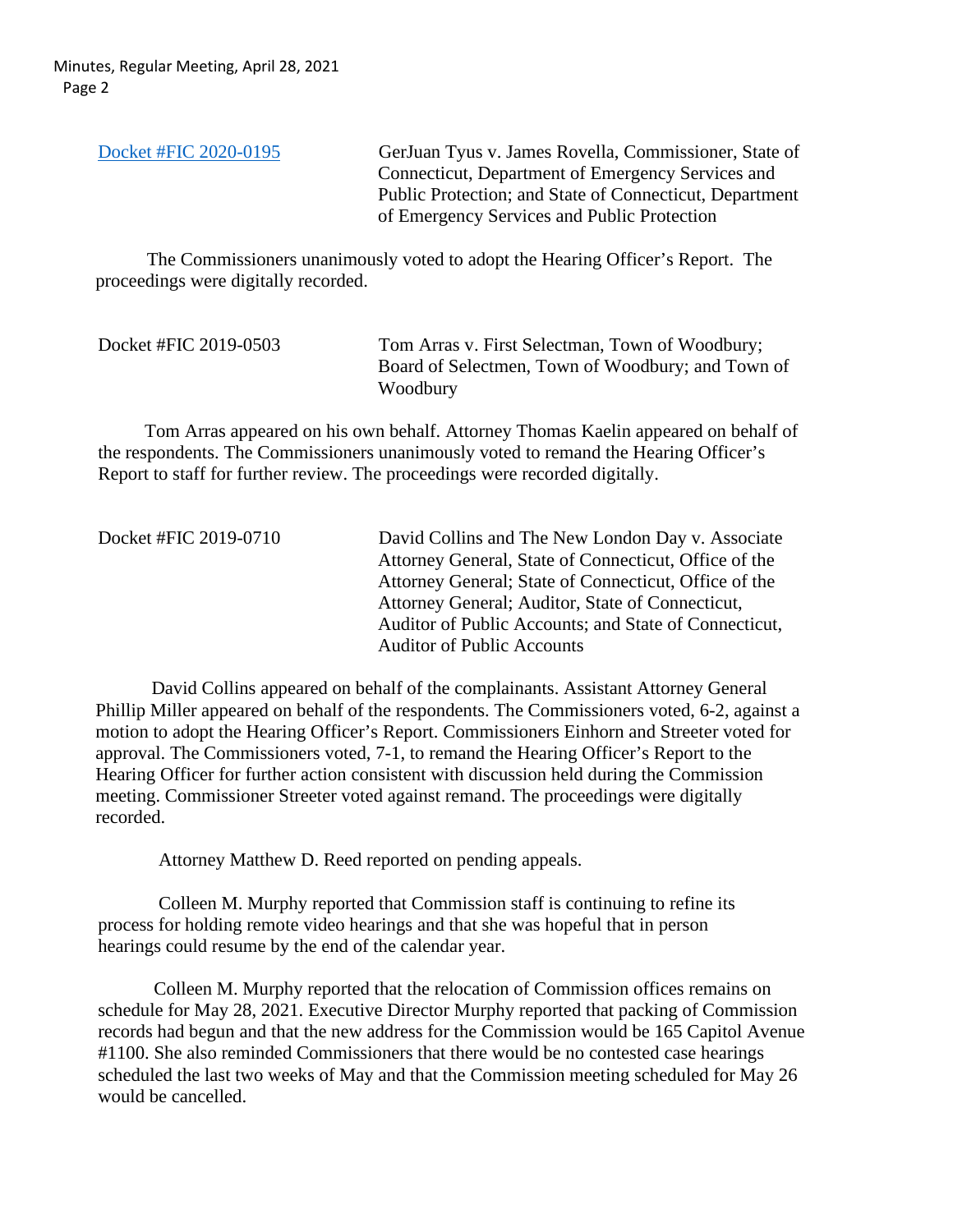Colleen M. Murphy and Danielle McGee reported on several pieces of proposed legislation of interest to the Commission.

Colleen M. Murphy reported that the process for filling the Staff Attorney II vacancy was underway.

The meeting was adjourned at 3:23 p.m.

 $\mathcal{L}_\text{max}$  , which is a set of the set of the set of the set of the set of the set of the set of the set of the set of the set of the set of the set of the set of the set of the set of the set of the set of the set of Thomas A. Hennick MINREGmeeting 04282021/tah/04292021

\* See attached for amendments